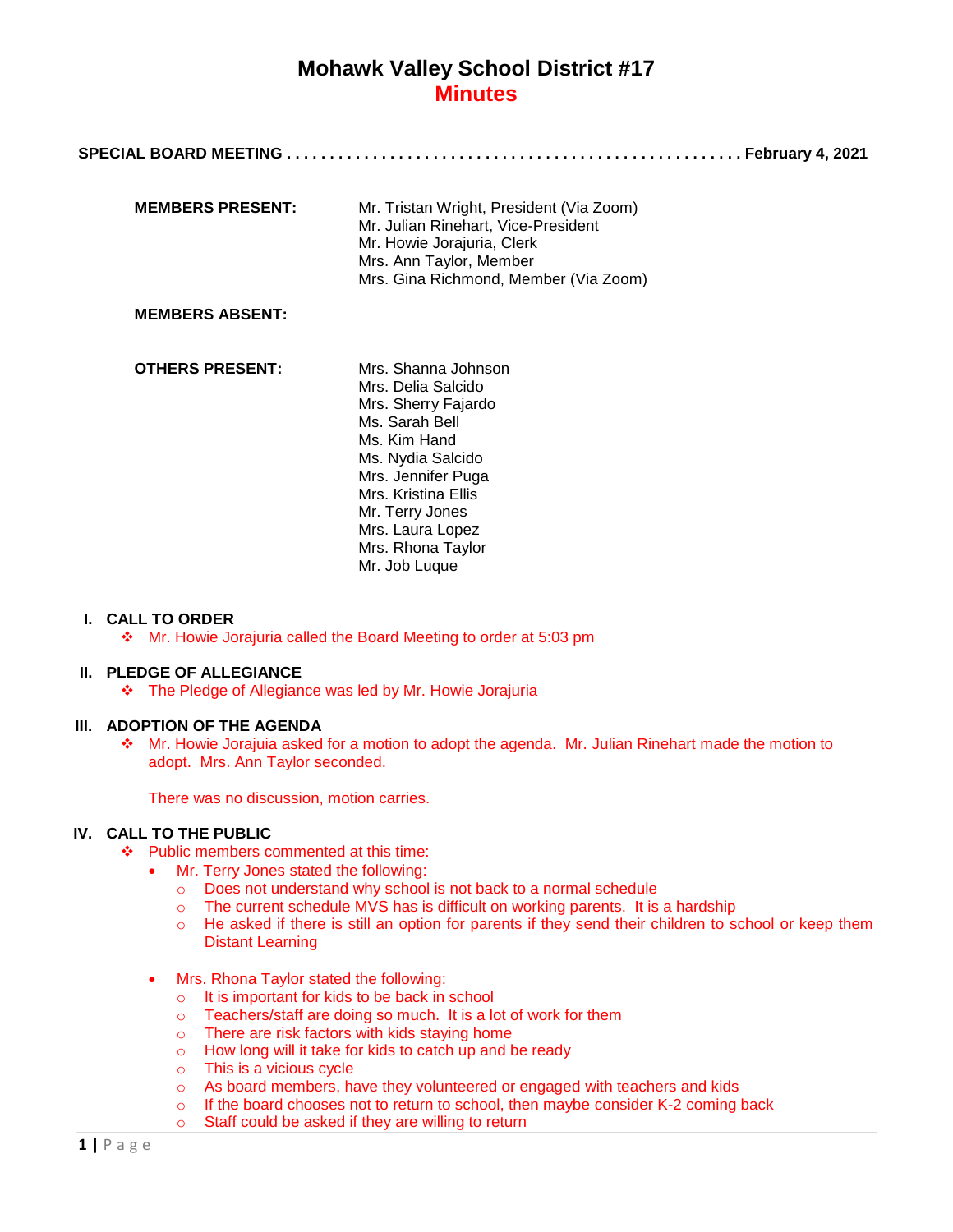- o As a board member you should be here for the kids
- o It is absolutely and critical for kids to return
- o School is a safe place for students and for some it is the only place that provides a meal for them
- Mrs. Tina Ellis stated the following:
	- o She is a single mother of four with special needs and social emotional children
	- o Her child with speech therapy now has therapy through a computer instead of in person*.* He has regressed and has no motivation
	- o Her kids are lonely and overwhelmed, they are afraid to show their faces on Zoom*.* They are losing motivation, there is strain on their eyes from the computers, it is hard for them to sleep, the blue light is hard on her ADHD children
	- o Kids are losing interest and distracted while on Zoom
	- o Our students need us
- Ms. Sarah Bell stated the following:
	- $\circ$  She stated she is speaking for those teachers that could not be present at tonight's meeting
	- o Social emotional concerns
	- o Academic language is suffering with kids
	- o Internet issues
	- o Decline in ability to focus
	- o Parent frustration with having to help their children at home
	- o K-2, need to be on campus
	- o Hard to get one-on-one feedback
	- o Asking board to shift focus from safety to emotional needs
	- $\circ$  K-2, it is hard to know if students are grasping
	- $\circ$  It is hard to have the safe to learn students on campus and Zoom at the same time
	- o Every day is "triage"
	- o Teachers feel safe
	- o Kids would be safer in the classrooms
	- $\circ$  Top performing students have slipped, low performers have gone lower and middle performers are totally disengaged
	- o Teachers are burnt out and at a breaking point. Teaching is suffering
- Ms. Kim Hand stated the following:
	- o There are 30 students with IEP's
	- o All services are now provided virtually. No hands on services. Concepts are different to work on for OT
	- o Students have social/emotional needs/goals that need to be addressed
	- o Seeing a decrease in attention and engagement
	- o As a school we are providing a lot
- Mrs. Jennifer Puga stated the following:
	- o Acknowledged Mrs. Johnson and co-workers
	- o We are an elite staff/rapport and support
	- o Lunch deliveries and Zoom meetings have been frustrating
	- o Have gone above and beyond to help
	- o Daily stresses are hard and frustrating
	- o Followed state mandate for a safe place to learn
	- $\circ$  There are too many students in the library. It has been an organized chaos
	- o Students are tired, staff is tired
	- o Students are less engaged. They have checked out of Zoom classes
	- o Students are left home alone
	- o Siblings are needing to help siblings
	- o Connecting with parents has been an issue. Have done everything possible to connect with them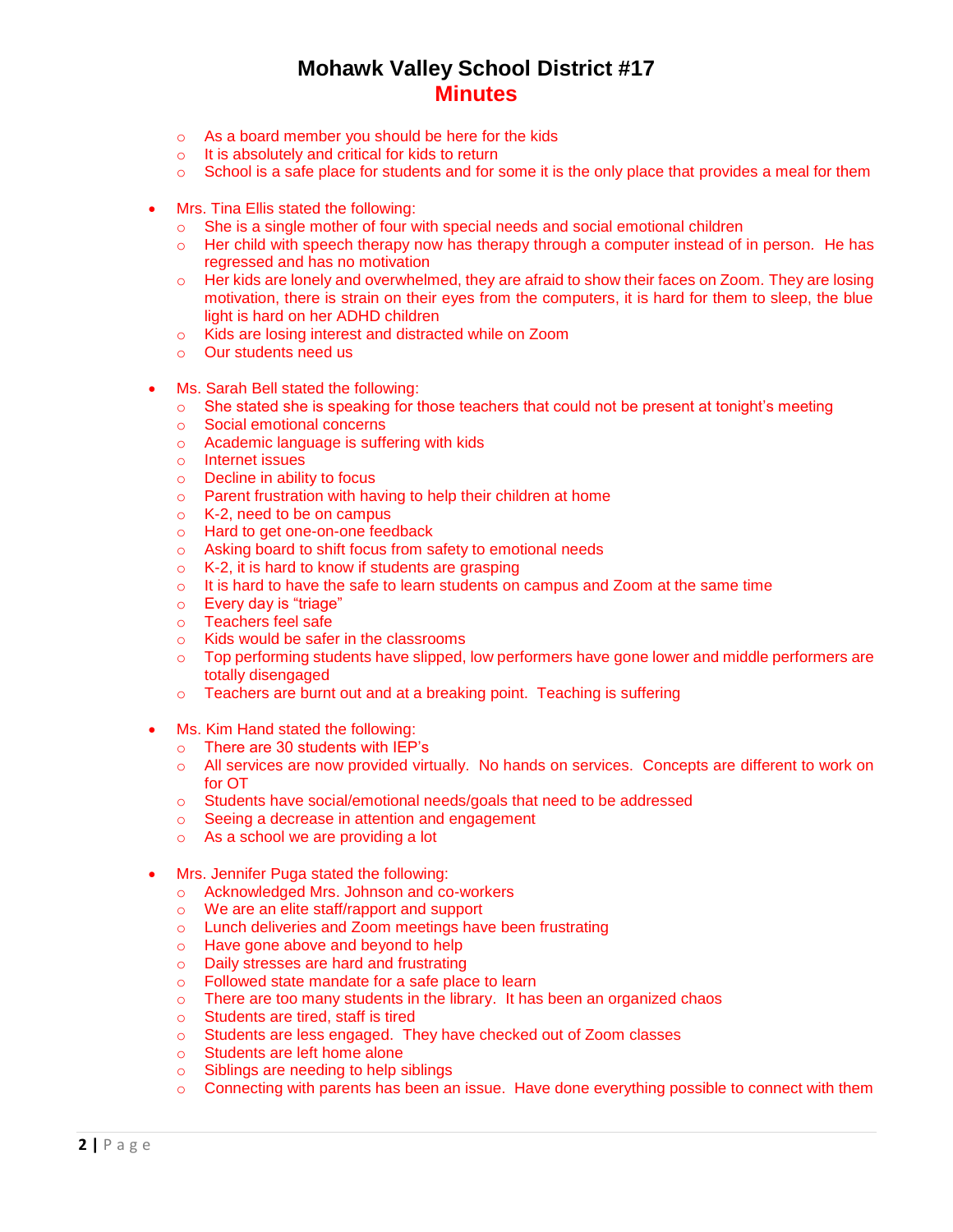- o Students being separated from classmates is hard. They are being effected emotionally and socially
- o Hard to see how students were thriving last year and now they are not
- Ms. Nydia Salcido stated the following:
	- o Distant Learning has been hard for all
	- o Her son has never struggled academically, does not like to miss school, however he is a different child this year
	- o She is not the only parent that struggles
	- o There is frustration around the community
	- o Worried about our students
	- o Distant Learning is not working for our students
	- o Students state everyday they want to be back in school
	- o Everything gets sanitized daily
	- o COVID numbers are dropping
	- o School is a need for many of our students
	- o More parents want their students in school
	- o The number of students in the library have doubled in the past month
	- o Half of our students are already on campus

After all the Call to the Public comments Mr. Jorajuria stated he appreciates and understands all the comments. He stated this is very valuable information.

### **V. ACTION ITEMS**

**1. Discussion and Possible Action to Approve Delivery Method of Returning to In-Person Instruction Motion:** Mr. Howie Jorajuria asked for a motion to approve discussion of delivery method of returning to In-Person Instruction. Mr. Julian Rinehart made the motion to approve. Mrs. Ann Taylor seconded. Motion carries. This item is now open for discussion.

Mrs. Johnson stated the following:

- Tonight a decision needs to be made as to when we return to in-person instruction
- A couple of things need clarification:
	- 1) The words Hybrid, In-Person and Distant Learning every District has used these terms all over the place. For clarification, for our purposes, we call Hybrid when we have some people home and some here. We are asking to have Hybrid, not full in-person. We will continue to call it Hybrid so we can have the option of some people on campus and some home. So tonight, when asking for Hybrid, we are really asking for the majority back but still with an option.
	- 2) Another clarification is in regards to a safe place to learn. Governor Duecy and his Executive Orders state that a safe place to learn must be provided. However, as we know, across the state, that has had all kinds of definitions. Some districts have completely ignored it and some have embraced it just as we have. In January, we asked to bus some students. We do not want the misconception that by busing we enticed this. It did increase it. However, the students we are busing, and this was looked at carefully before tonight, are the Texas Hill students who are EL students and had no reliable internet. The Wellton bus has grown. The majority of those students would have come anyways. We have 20-23 students total that are on buses. By all means it has increased our numbers, do not disagree, but do believe we would have at least 40 students on campus even without that transportation.
- Beamspeed has been fantastic. As of today:
	- o 14 of our students homes are now new customers
		- 33 transfers it means either their service was shut-off or have been nonexistent and now their accounts have been reactivated and switched so MVS can start paying their bill for six months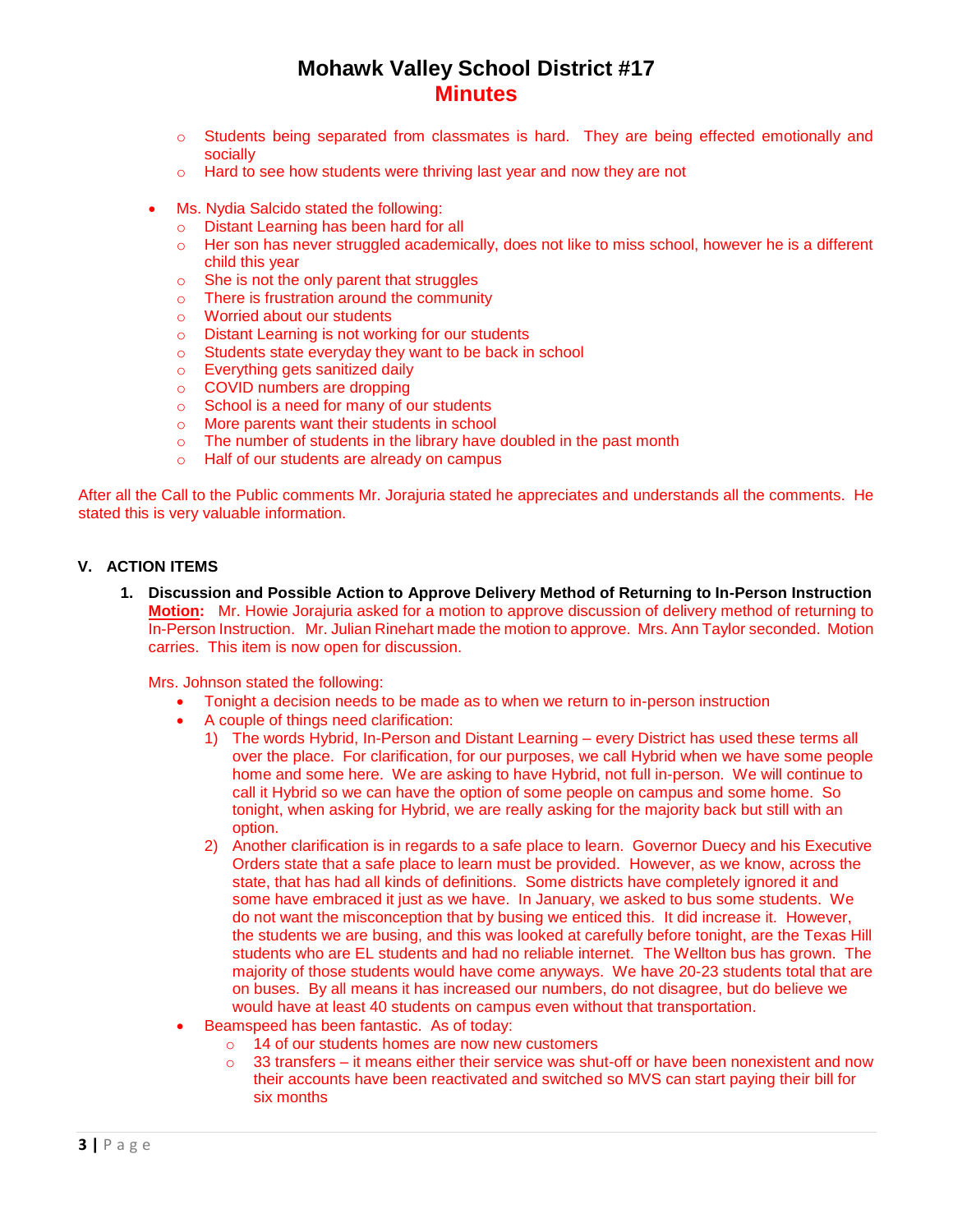- $\circ$  8 familes we are waiting to see where this lands and reaching out to a couple more familes
- $\circ$  Beamspeed provides service to the entire community, so it bogs down. When four kids are trying to Zoom it really bogs down and Zoom takes

Mrs. Johnson stated the following plan:

- Propose a date to reopen
- Will go briefly through reasoning of why the school is in a safe place to open
- Went through the data dashboard from AZDH
	- o Data is trending downwards
	- o Current week benchmark metrics
	- o Confirmed cases by day and laboratory testing
	- o Shared Crane's graphs and data overtime
- Data is rapidly trending downward
- We need to consider the data for East Yuma County
- With this going on now for a year, it shows that schools are generally not spreaders and as long as mitigation plan is in place, such as masking up, social distancing, etc., schools have done what has needed to be done
- Believe we are ready to open
- Sent out a staff poll
- Staff is ready to reopen. Unanimously all stated they are comfortable to bring kids back
- We will have 10 fully vaccinated staff within the next two weeks and another 9 will have their first vaccine – 70% of staff will be vaccinated
- We have few positive cases for our zip code, not many, minimal community spread
- Up to this point we have been able to keep the virus out of our school
- We have not had any families or staff report cases since early January, only one at beginning of **January**
- Yuma County School Superintendent, Tom Tyree, has stated that the expectation is for schools to reopen now that vaccines have been made available directly to the districts. A lot of work went into making this happen
- Per WHO, Moderna vaccine has a 94% efficacy after first vaccination
- With all this said, we feel safe and ready to open

Mrs. Johnson's Proposal:

- Open to In-Person instruction on Tuesday, February 16, 2021 Hybrid
- Wednesday, February 10, 2021 Pre-scheduled no-student day for Parent/Teacher Conferences and PD
- Thursday, February 11, 2021 Zoom only with no students on campus
- Friday, February 12, 2021 No Zoom with independent work on on-line programs and packets
- These days with no students will give us time to deep clean and prepare for the transition
- Monday, February 15, 2021 is a holiday

Mr. Howie Jorajuria stated the following:

- In January, when we met, numbers were still high. Numbers have gone down but are still at an intimidating level
- Has been doing a lot of thinking and really appreciates everything shared tonight
- The general understanding is that children are being protected
- Information is changing so much
- Fear was that children would spread the disease, but it seems children are paying a high cost to protect those at high risk
- Certainly open to returning to school
- High risk individuals have the opportunity to protect themselves at the same level as children are being asked to protect
- He is a member of this community and represents this community as a board member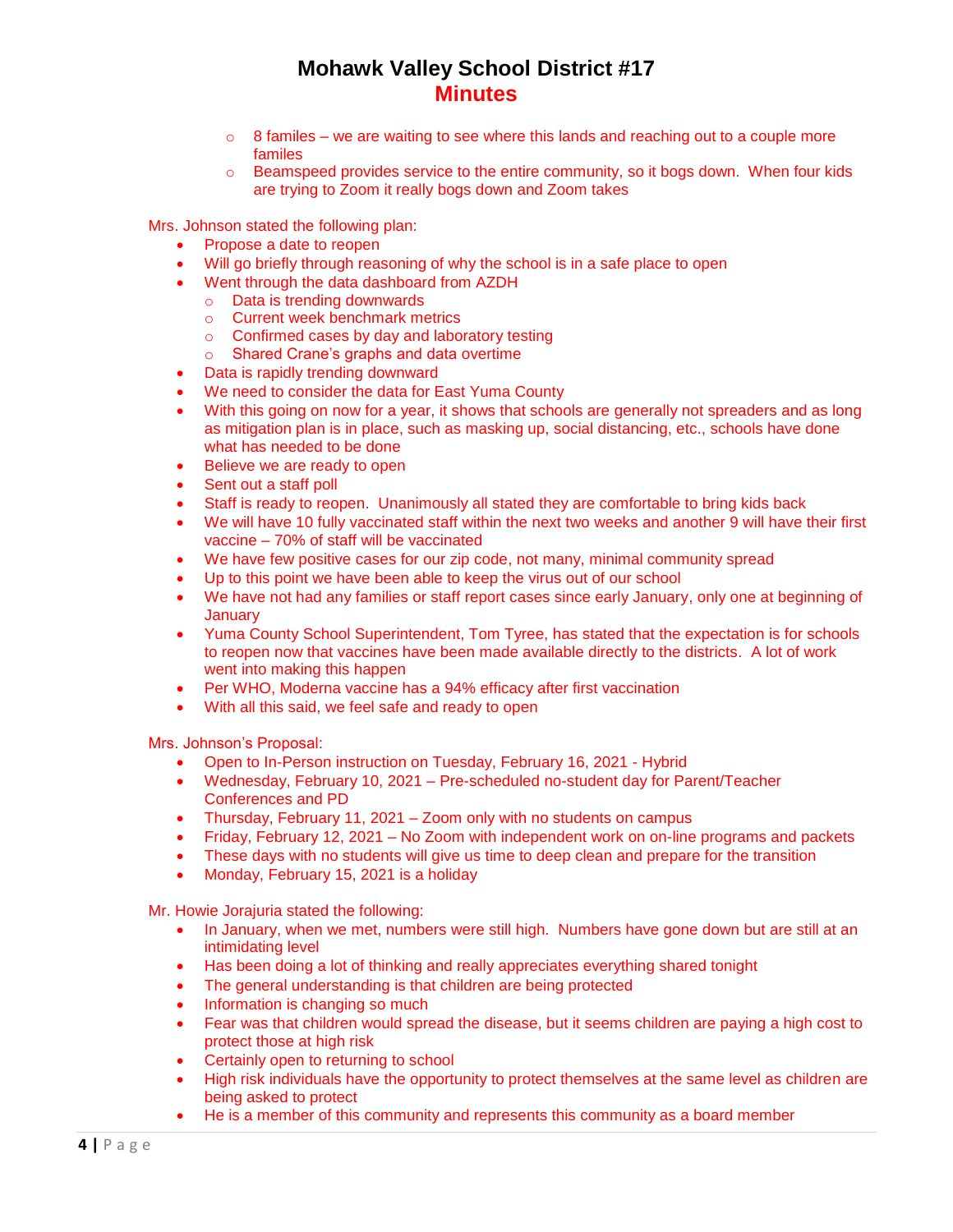- What really speaks to him is the amount of students that are being sent to school. Tell him parents are making those decisions and would like to see the opportunity to see parents send kids back to school if they are willing to accept the risk that comes with that
- Everyone has a different opinion and does not know what the right answer is but does think that it makes sense to be transparent
- If school reopens, he would like to share information to the parents and acknowledge that even though numbers are going down we are still above the recommended guidelines

Mr. Julian Rinehart stated the following:

- Agrees with Mr. Jorajuria's comment about being transparent
- Parents can decide if they want to send their kids back or not
- He has no problem with opening up
- Personally, his kids are ready to return to school
- There is still concern but not like before

Mrs. Ann Taylor stated the following:

- Agrees that kids need to be back in school
- Kids are being harmed
- She does not think the school is a spreader
- She did research and said that the CDC Director stated that the safest place for kids is school

At this time, Mrs. Johnson stated that we will continue to implement our mitigation plan and this pandemic is not over yet.

Mrs. Gina Rodriguez stated and asked the following:

- It has been a trend between local schools on kids not liking this school or one of the other schools
- Is there concern if the other local school do not open, if those kids will come to Mohawk and we will be bombarded

Mrs. Johnson stated she spoke to the superintendent from Wellton School and they tentatively plan to open March 1<sup>st</sup>. She spoke to Dateland and they might be a little bit longer before they open, but they might change their mind now that it is tending down. Did reach out to Antelope High School and they have not returned her emails or her calls.

Mrs. Johnson stated that her answer to a parent would be to ask what their long-term goal is. If they plan to come for only a short while then please do not enroll at MVS. There is open enrollment we need to be careful with and need to be very cautious about allowing a student at this time. She would be very thorough and investigating, calling the other schools and be very blunt; we need to keep children safe. But with the other schools opening soon we should be ok.

The following addressed:

- Changing school hours Mrs. Johnson stated that this would need to discussed at the March board meeting. She has talked about it but a decision has not been made. She would like to go back to regular hours in the  $4<sup>th</sup>$  quarter. She is always willing to work with parents and accommodate the best that she can
- Mr. Wright stated he is good

Mr. Terry Jones stated that he agrees with Mr. Jorajuria about being transparent with parents, but kids are suffering by not being in school and parents know the risk they are taking by sending them to school.

Mr. Jorajuria stated that kids have been asked to pay at a cost to protect high-risk individuals. He has concluded he is not God.

Mrs. Johnson restated that her proposal is to reopen on Tuesday, February 16, 2021.